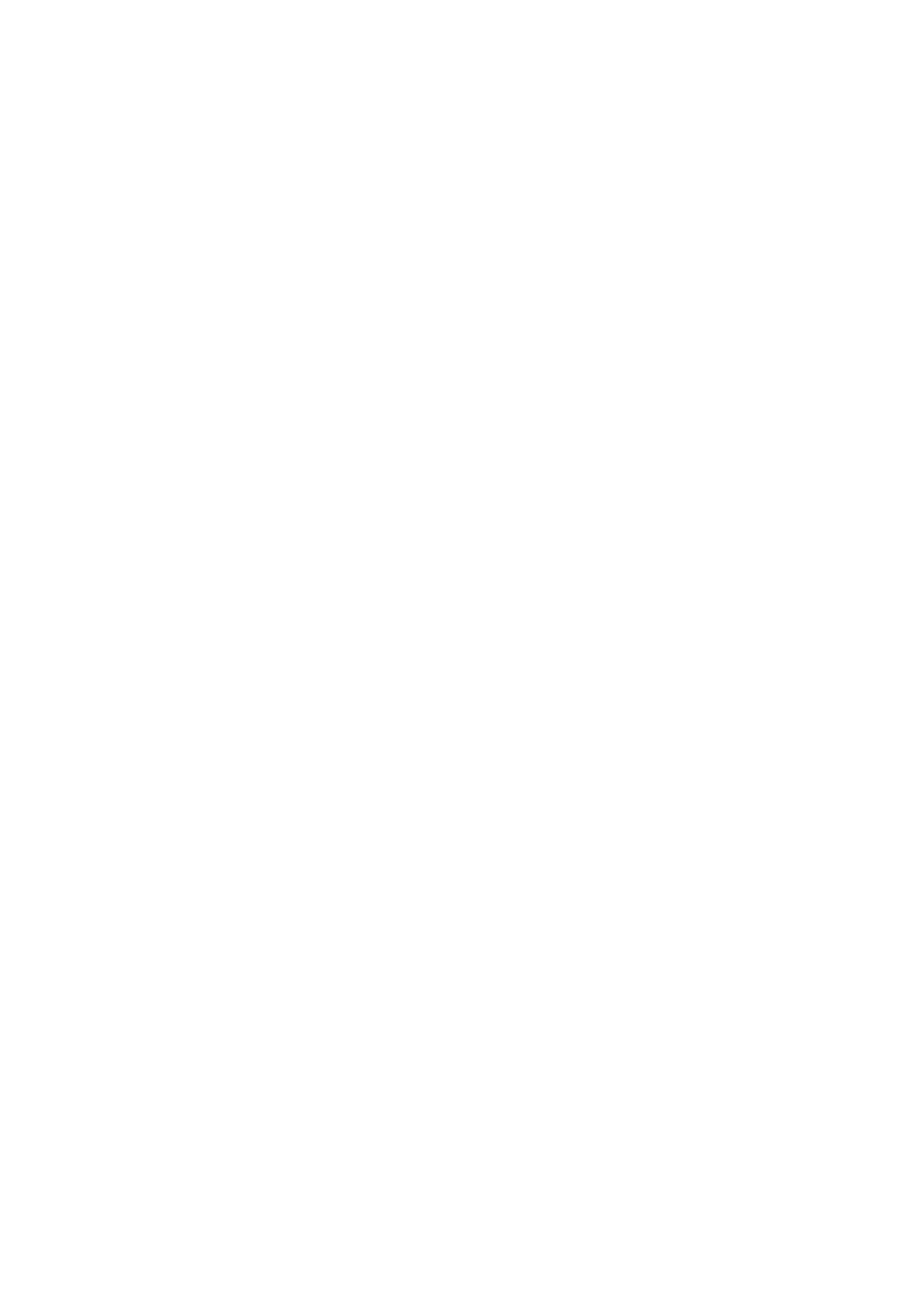# **Contents Inhalt Índice**

| Introduction                                              | 4  | Einleitung                                          | $\overline{\mathbf{4}}$ | Introducción                                                  | $\overline{4}$ |
|-----------------------------------------------------------|----|-----------------------------------------------------|-------------------------|---------------------------------------------------------------|----------------|
| Alloyed machining steel                                   | 5  | Legierte Bauhstähle                                 | 5                       | Aceros de construcción general<br>aleado                      | 5              |
| Unalloyed structural steel<br>with 3.2 LRS classification | 8  | Unlegierter Baustahl mit<br>Abnahme 3.2 LRS         | 8                       | Aceros de construcción no aleado<br>con clasificación 3.2 LRS | 8              |
| Unalloyed machinery<br>structural steel                   | 9  | Unlegierter Baustahl                                | 9                       | Aceros de construcción general<br>no aleado                   | 9              |
| Unalloyed machinery steel                                 | 10 | Unlegierter Vergütungsstahl                         | 10                      | Aceros al carbono no aleado                                   | 10             |
| Unalloyed machinery steel with<br>3.2 LRS classification  | 11 | Unlegierter Vergütungsstahl mit<br>Abnahme 3.2 LRS  | 11                      | Aceros al carbono no aleado con<br>clasificación 3.2 LRS      | 11             |
| Unalloyed machinery steel<br>grade C60                    | 12 | Unlegierter Vergütungsstahl<br>C60                  | 12                      | Aceros al carbono no aleado<br>grado C60                      | 12             |
| Unalloyed heat resistant steel                            | 13 | Unlegierter warmfeste Stahl                         | 13                      | Aceros resistentes al calor                                   | 13             |
| Unalloyed heat resistant steel                            | 14 | Unlegierter warmfeste Stahl                         | 14                      | Aceros resistentes al calor                                   | 14             |
| Alloyed case-hardened steel                               | 15 | Legierte Einsatzstähle                              | 15                      | Aceros de cementación aleado                                  | 15             |
| <b>Tool steel</b>                                         | 16 | Werkzeugstahl                                       | 16                      | Aceros para herramientas                                      | 16             |
| Range for the machining<br>industry                       | 17 | Sortiment für die Zerspanende<br>Metallverarbeitung | 17                      | Gama para la industria de<br>mecanización/decoletaje          | 17             |
| <b>Notes</b>                                              | 18 | Notizen                                             | 18                      | <b>Notas</b>                                                  | 18             |
| <b>ODS Address</b>                                        | 20 | <b>ODS Anschrift</b>                                | 20                      | ODS dirección                                                 | 20             |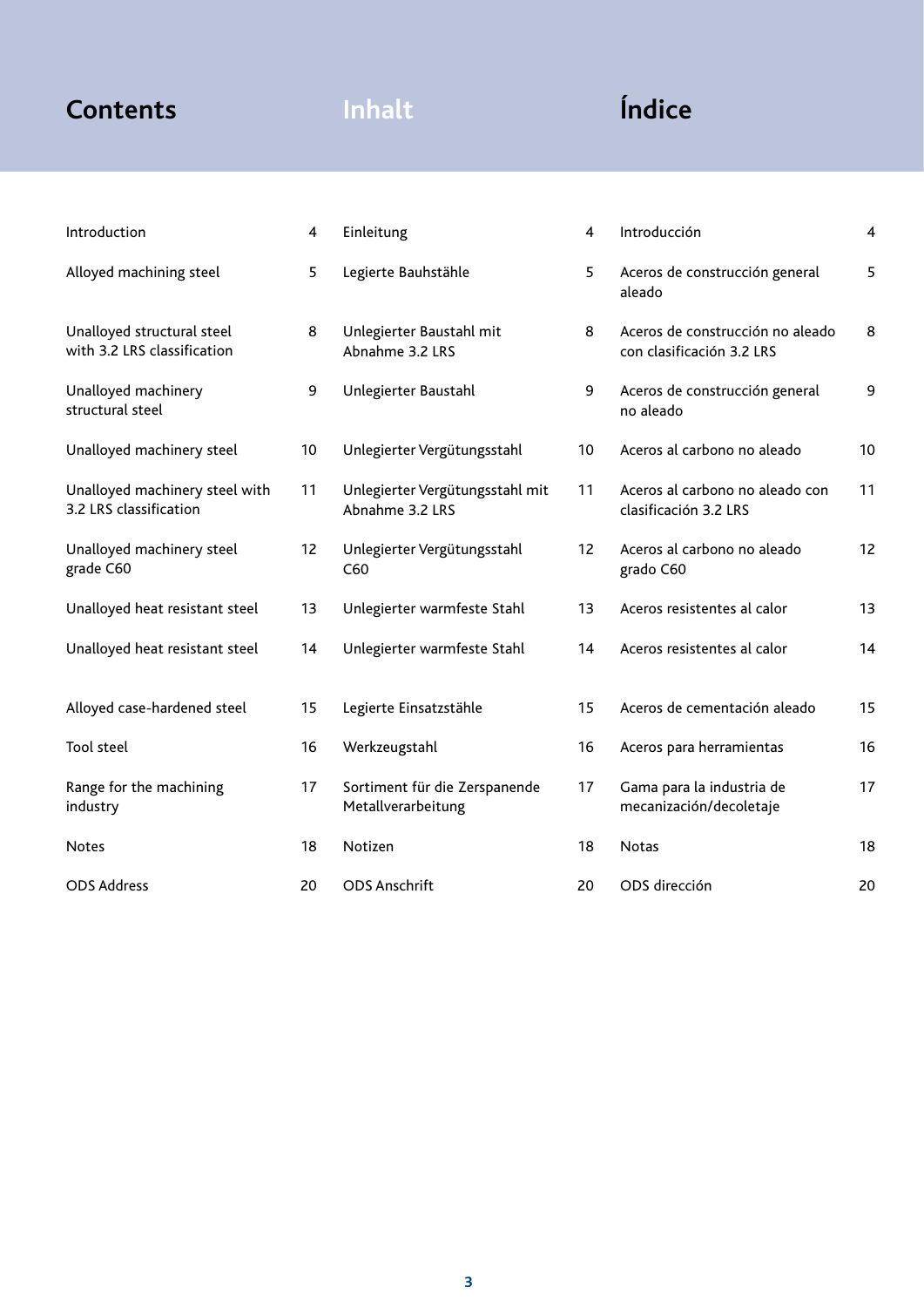# **ODS makes the difference**

# **ODS macht den Unterschied**

ODS is synonymous with more than 200 years' knowledge of and expertise in non-ferrous products, steel products, and materials for the construction sector and industry. ODS – one of the largest multimetal distributors in the Netherlands – offers an extremely comprehensive product range, streamlined logistics, and a wide range of machining processes. ODS is a subsidiary of the German Klöckner & Co concern. Although ODS might initially appear to pivot on metal, in practice our core business is comprised of a cast-iron combination of quality, engineering, and service.

### **Quality**

Our many years' experience with all leading manufacturers and suppliers enables us to maintain the highly quality of our product range. In addition, our quality is assured by a permanentlymonitored quality system based on NEN-ISO 9001: 2000.

This system is issued by Lloyd's Register Quality Assurance.

Moreover our products are supplied in accordance with the prevailing international standards and, if so required, accompanied by a 2.2, 3.1 or 3.2 material certificate.

### **Logistics**

In addition to our Head Offices in Barendrecht, ODS also has warehouses in Barendrecht, Almelo and Ridderkerk. These warehouses are located close to the ports of Rotterdam and Antwerp – and are close to the Ruhr region.

### **Why opt for ODS?**

We offer you a comprehensive range of materials, streamlined logistics, a wide range of machining processes, and expert advice.

ODS steht für mehr als 200 Jahre Knowhow und Erfahrung in den Bereichen Non-Ferro Produkte, Stahlprodukte und Materialien für den Bausektor und die Industrie. Als eines der größten Multi-Metall-Vertriebsunternehmen der Niederlande bietet ODS ein äußerst umfassendes Sortiment, eine straff organisierte Logistik und ein breites Spektrum an Bearbeitungsmöglichkeiten. ODS ist ein Tochterunternehmen von Klöckner & Co, Deutschland. Auf den ersten Blick dreht sich bei ODS alles um Metall. Aber in der Praxis geht es vielmehr um eine eisenstarke Kombination aus Qualität, Technik und Service.

### **Qualität**

Dank unserer jahrelangen Erfahrung mit allen führenden Herstellern und Lieferanten können wir den hohen Qualitätsstandard unseres Angebots aufrecht erhalten. Dafür sorgt außerdem ein permanent kontrolliertes Qualitätssicherungssystem basierend auf NEN-ISO 9001, Version 2000. Dieses System wird von Lloyd's Register Quality Assurance herausgegeben. Unser Material wird gemäß den international geltenden Vormen geliefert, was auf Wunch mit Materialzertifikaten gemäß EN10204 2.2, 3.1 oder 3.2 belegt werden kann.

### **Logistik**

Neben unserem Zentrallager in Barendrecht verfügen wir über Läger in Amsterdam, Almelo und Ridderkerk. Diese Standorte befinden sich verkehrsgünstig in der Nähe der Häfen von Rotterdam und Antwerpen, sowie des Ruhrgebietes.

### **Warum ODS?**

Wir bieten Ihnen ein umfangreiches Sortiment an Materialien, eine straff organisierte Logistik, ein breites Spektrum an Bearbeitungsmöglichkeiten und fachkundige Beratung.

# **ODS marca la diferencia**

ODS cuenta con más de 200 años de experiencia y saber en el campo de materiales no férricos, de acero y materiales para la construcción y la industria. Siendo uno de los mayores distribuidores de multimetal en los Países Bajos, ODS ofrece una amplia gama de productos, buena logística racionalizada y una amplia gama de operaciones. ODS es una empresa sucursal de la alemana Klöckner & Co. A primera vista, ODS se dedica plenamente al metal. Sin embargo, en la práctica, su enfoque es la férrea combinación de calidad, técnica y servicios.

### **Calidad**

Gracias a la experiencia durante muchos años con fabricantes y proveedores de primer nivel, mantenemos una gran calidad en nuestro surtido. Este alto nivel se garantiza, además, mediante un sistema de control de calidad permanente, basado en la versión 2000 de la normativa NEN-ISO 9001. Este sistema es facilitado por Lloyd's Register Quality Assurance. Nuestro material se entrega acorde con las normas internacionales vigentes y, si se desea, con el certificado de material 2.2, 3.1 ó 3.2.

### **Logística**

Junto a nuestra oficina central en Barendrecht, disponemos de almacenes en las sedes holandesas de Barendrecht, Ámsterdam, Almelo y Ridderkerk. Estos centros de almacenamiento se encuentran cerca de los puertos de Rótterdam y Amberes y cerca de la región alemana de Ruhrgebied.

### **¿Por qué ODS?**

Ofrecemos una amplia gama de productos, logística racionalizada, gran gama de operaciones y asesoramiento profesional.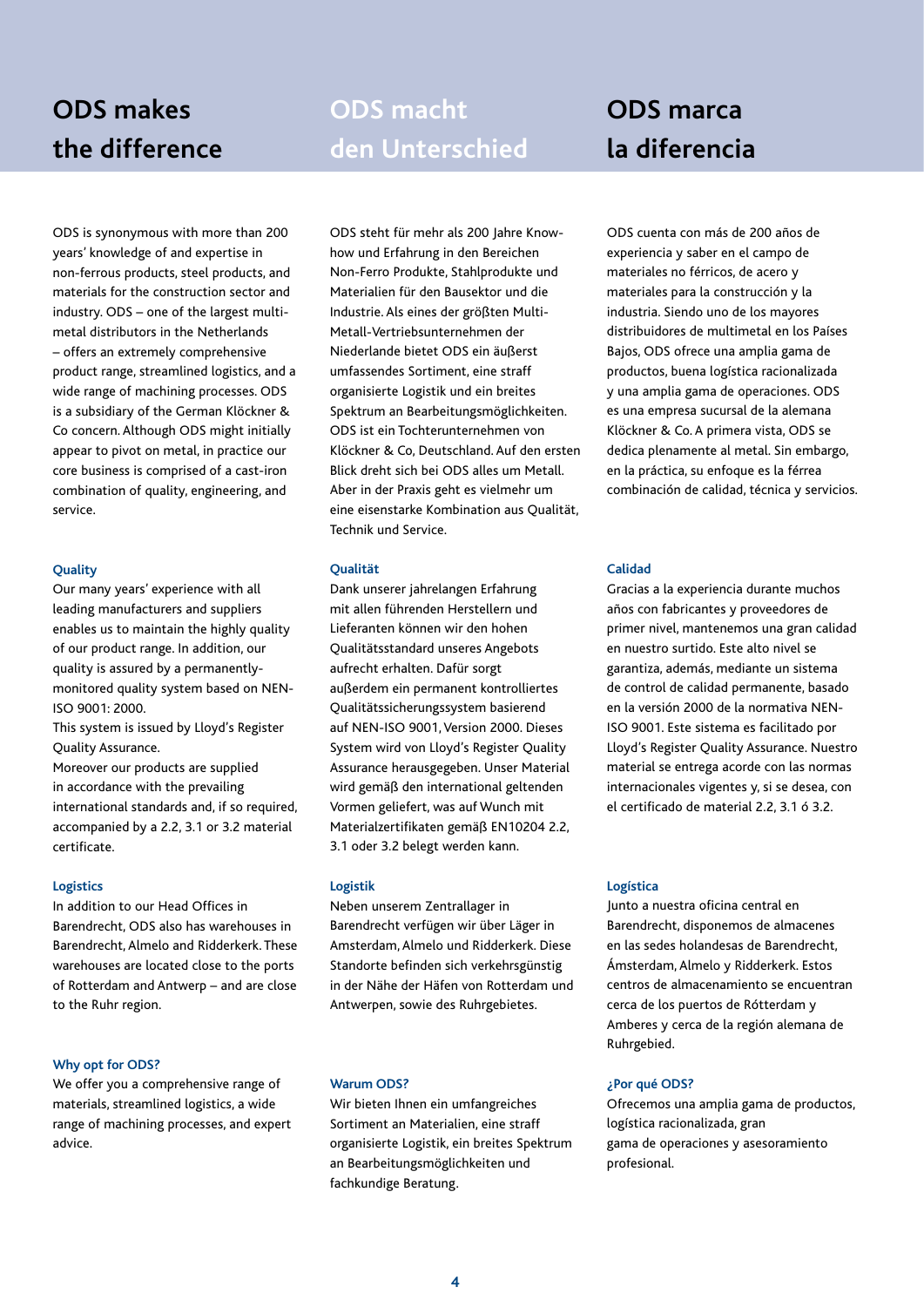# **Alloyed machining steel**

# **Legierte Bauhstähle**

# **Aceros de construcción general aleado**

## **34CrNiMo6+QT**

Hot-rolled 34CrNiMo6+QT according to EN 10083, quenched and tempered, tolerances according to EN 10060, RLS 5-7 meter, with certificate according to EN 10204/3.1.

Warmgewalzt in der Güte 34CrNiMo6+QT gemäß EN 10083 vergütet, Toleranzen gemäß EN 10060, HL 5-7 Meter, mit APZ gemäß EN 10204/3.1.

34CrNiMo6+QT laminado en caliente según EN 10083, templado y revenido, tolerancias según EN 10060, RLS 5-7 metros, con certificado según EN 10204/3.1.

| $Ø$ mm | $Ø$ mm | $Ø$ mm |
|--------|--------|--------|
| 16     | 70     | 150    |
| 20     | 75     | 160    |
| 22     | 80     | 170    |
| 25     | 85     | 180    |
| 28     | 90     | 190    |
| 30     | 95     | 200    |
| 32     | 100    | 210    |
| 35     | 105    | 220    |
| 38     | 110    | 230    |
| 40     | 115    | 240    |
| 45     | 120    | 250    |
| 50     | 125    | 260    |
| 55     | 130    | 270    |
| 60     | 135    | 280    |
| 65     | 140    | 290    |

| $Ø$ mm | $\varnothing$ mm | $\varnothing$ mm |
|--------|------------------|------------------|
| 300    | 390              | 480              |
| 310    | 400              | 490              |
| 320    | 410              | 500              |
| 330    | 420              | 525              |
| 340    | 430              | 550              |
| 350    | 440              | 575              |
| 360    | 450              | 600              |
| 370    | 460              | 625              |
| 380    | 470              | 650              |
|        |                  | 700              |

### **34CrNiMo6+QT**

Forged 34CrNiMo6+QT according to EN 10083/10250-3, quenched and tempered, premachined -0/+3 mm, RLS 5-6 meter, with certificate according to EN 10204/3.1.

Geschmiedet in der Güte 34CrNiMo6+QT gemäß EN 10083/10250-3, vergütet, vorgedreht -0/+3 mm HL 5-6 Meter, mit APZ gemäß EN 10204/3.1.

34CrNiMo6+QT forjado según EN 10083/10250-3, templado y revenido, pretorneado -0/+3 mm, RLS 5-6 metros, con certificado según EN 10204/3.1.

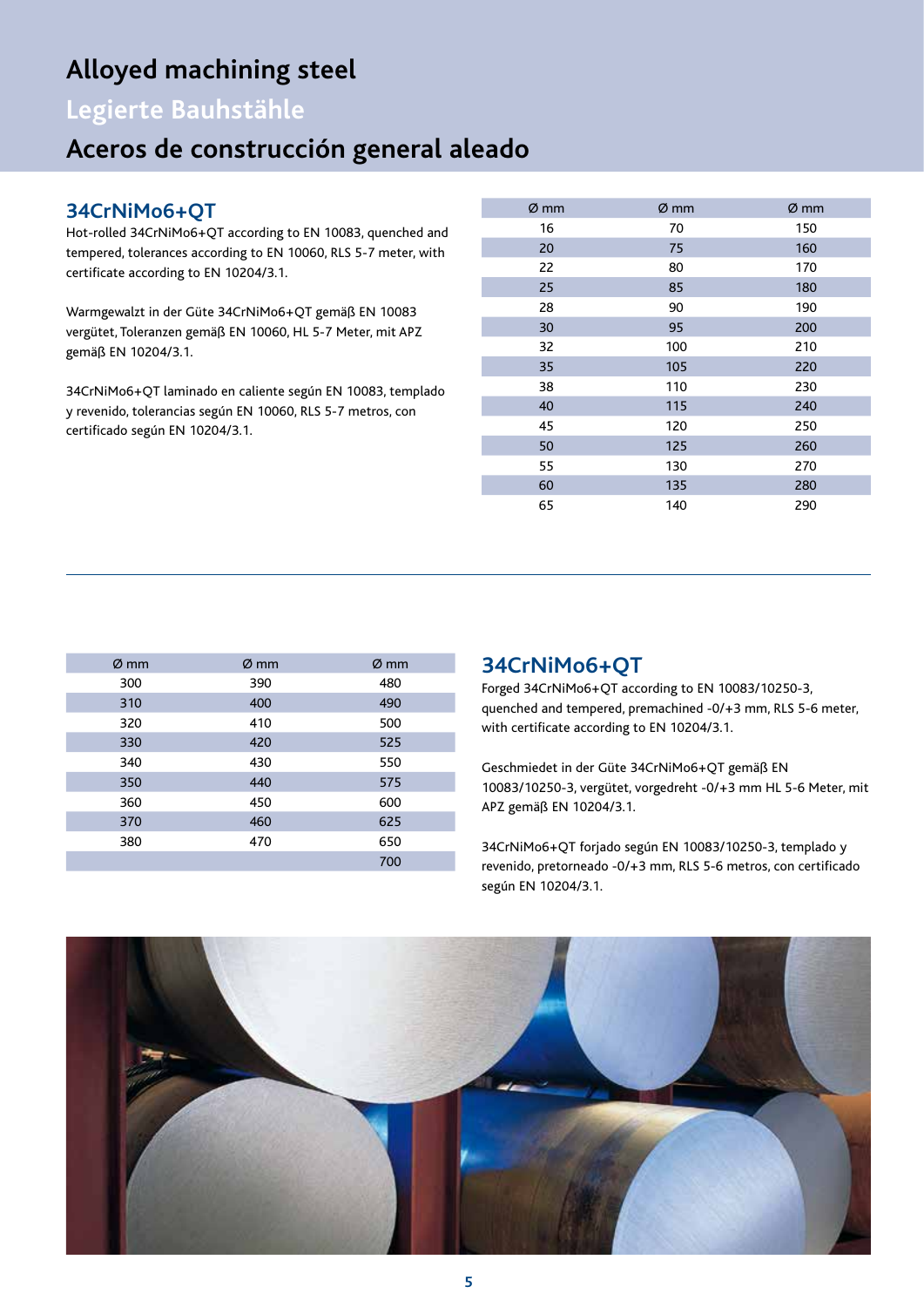# **Alloyed machining steel**

# **Legierte Baustähle**

# **Aceros de construcción general aleado**

# **30CrNiMo8+QT**

Hot-rolled 30CrNiMo8+QT according to EN 10083, quenched and tempered, tolerances according to EN 10060, RLS 5-7 metres, with certificate according to EN 10204/3.2 LRS.

Warmgewalzt inder Güte 30CrNiMo8+QT gemäß EN 10083, vergütet, Toleranzen gemäß EN 10060, HL 5-7 m, mit APZ gemäß EN 10204/3.2 LRS.

30CrNiMo8+QT laminado en caliente según EN 10083, templado y revenido, tolerancias según EN 10060, RLS 5-7 metros, con certificado según EN 10204/3.2 LRS.

| $Ø$ mm | $Ø$ mm | $Ø$ mm |
|--------|--------|--------|
| 30     | 95     | 180    |
| 35     | 100    | 190    |
| 40     | 105    | 200    |
| 45     | 110    | 210    |
| 50     | 115    | 220    |
| 55     | 120    | 230    |
| 60     | 125    | 240    |
| 65     | 130    | 250    |
| 70     | 135    | 260    |
| 75     | 140    | 270    |
| 80     | 150    | 280    |
| 85     | 160    | 290    |
| 90     | 170    |        |

| $\varnothing$ mm | $\varnothing$ mm | $\varnothing$ mm |
|------------------|------------------|------------------|
| 255              | 390              | 675              |
| 265              | 400              | 700              |
| 275              | 425              | 725              |
| 285              | 450              | 750              |
| 295              | 475              | 775              |
| 300              | 480              | 800              |
| 310              | 500              | 825              |
| 320              | 510              | 850              |
| 330              | 525              | 875              |
| 340              | 550              | 900              |
| 350              | 575              | 925              |
| 360              | 600              | 950              |
| 370              | 625              | 975              |
| 380              | 650              | 1000             |

### **30CrNiMo8+QT**

Forged 30CrNiMo8+QT according to EN 10083/10250-3, quenched and tempered, premachined -0/+3 mm, RLS 5-6 meter, with certificate according to EN 10204/3.2 LRS.

Geschmiedet in der Güte 30CrNiMo8+QT gemäß EN 10083/10250-3, vergütet, vorgedreht -0/+3 mm HL 5-6 Meter, mit APZ gemäß EN 10204/3.2 LRS.

30CrNiMo8+QT forjado según EN 10083/10250-3, templado y revenido, pretorneado -0/+3 mm, RLS 5-6 metros, con certificado según EN 10204/3.2 LRS.





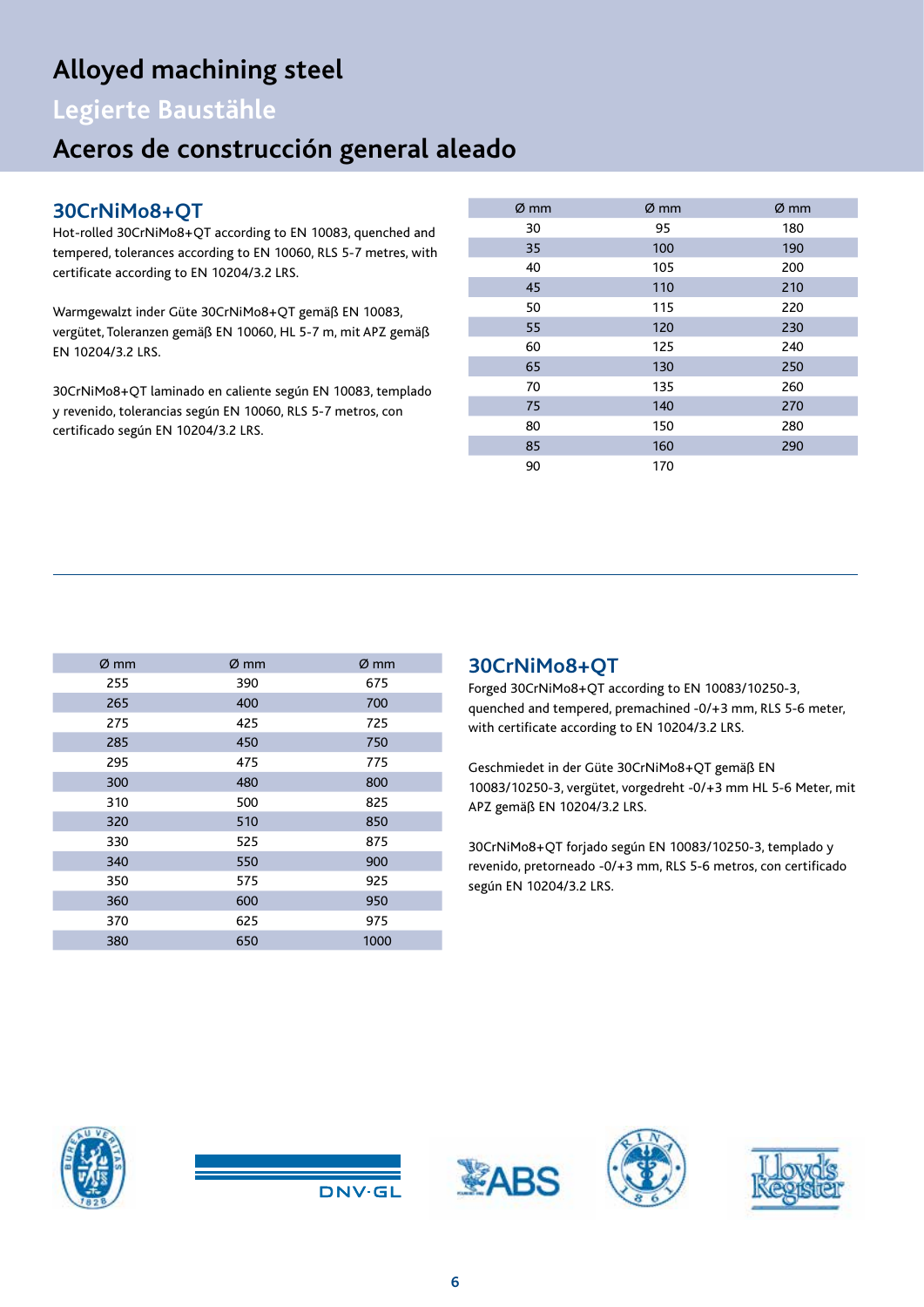# **Alloyed machining steel**

# **Legierte Baustähle**

# **Aceros de construcción general aleado**

## **42CrMo4+QT**

Hot-rolled 42CrMo4+QT according to EN 10083, quenched and tempered, tolerances according to EN 10060, RLS 5-7 meter, with certificate according to EN 10204/3.1.

Warmgewalzt in der Güte 42CrMo4+QT gemäß EN 10083 vergütet, Toleranzen gemäß EN 10060, HL 5-7 Meter, mit APZ gemäß EN 10204/3.1.

42CrMo4+QT laminado en caliente según EN 10083, templado y revenido, tolerancias según EN 1060, RLS 5-7 metros, con certificado según EN 10204/3.1.

| Ø mm | Ø mm | Ø mm |
|------|------|------|
| 16   | 65   | 165  |
| 19   | 70   | 170  |
| 20   | 75   | 180  |
| 22   | 80   | 190  |
| 25   | 85   | 200  |
| 28   | 95   | 210  |
| 30   | 100  | 215  |
| 32   | 105  | 220  |
| 35   | 110  | 230  |
| 38   | 115  | 240  |
| 40   | 120  | 250  |
| 42   | 125  | 260  |
| 45   | 130  | 270  |
| 48   | 135  | 280  |
| 50   | 140  | 290  |
| 55   | 150  |      |
| 60   | 160  |      |

| Ø mm | Ø mm | Ø mm |
|------|------|------|
| 300  | 450  | 640  |
| 310  | 460  | 650  |
| 320  | 470  | 670  |
| 325  | 480  | 680  |
| 330  | 490  | 690  |
| 340  | 500  | 700  |
| 350  | 510  | 725  |
| 360  | 520  | 750  |
| 370  | 530  | 775  |
| 375  | 540  | 800  |
| 380  | 550  | 825  |
| 390  | 560  | 850  |
| 400  | 570  | 875  |
| 410  | 580  | 900  |
| 420  | 590  | 925  |
| 425  | 600  | 950  |
| 430  | 610  | 975  |
| 440  | 620  | 1000 |
|      |      |      |

### **42CrMo4+QT**

Forged 42CrMo4+QT according to EN 10083/105250-3, quenched and tempered, premachined -0/+3 mm, RLS 5-6 meter, with certificate according to EN 10204/3.1.

Geschmiedet in der Güte 42CrMo4+QT gemäß EN 10083/10250-3, vergütet, vorgedreht -0/+3 mm HL 5-6 Meter, mit APZ gemäß EN 10204/3.1.

42CrMo4+QT forjado según EN 10083/10250-3, templado y revenido, pretorneado -0/+3 mm, RLS 5-6 metros, con certificado según EN 10204/3.1.

### **42CrMo4+QT**

Hot-rolled 42CrMo4+QT according to EN 10083, Impact -20C/ 27 J quenched and tempered, tolerances according to EN 10060, RLS 5-7 meter, US tested according to D/d, with certificate according to EN 10204/3.2 LRS

Warmgewalzt in der Güte 42CrMo4+QT gemäß EN 10083 vergütet, ISO-V -20C > 27 J Toleranzen gemäß EN 10060, HL 5-7 Meter, US-geprüft D/d, mit APZ gemäß EN 10204/3.2 LRS

42CrMo4+QT laminado en caliente según EN 10083, Resiliencia -20C / 27 J templado y revenido, tolerancias según EN 10060, RLS 5-7 metros, con certificado según EN 10204/3.2 LRS

| $Ø$ mm | $Ø$ mm | $Ø$ mm |
|--------|--------|--------|
| 100    | 150    | 200    |
| 110    | 160    | 210    |
| 120    | 170    | 220    |
| 130    | 180    | 230    |
| 140    | 190    |        |

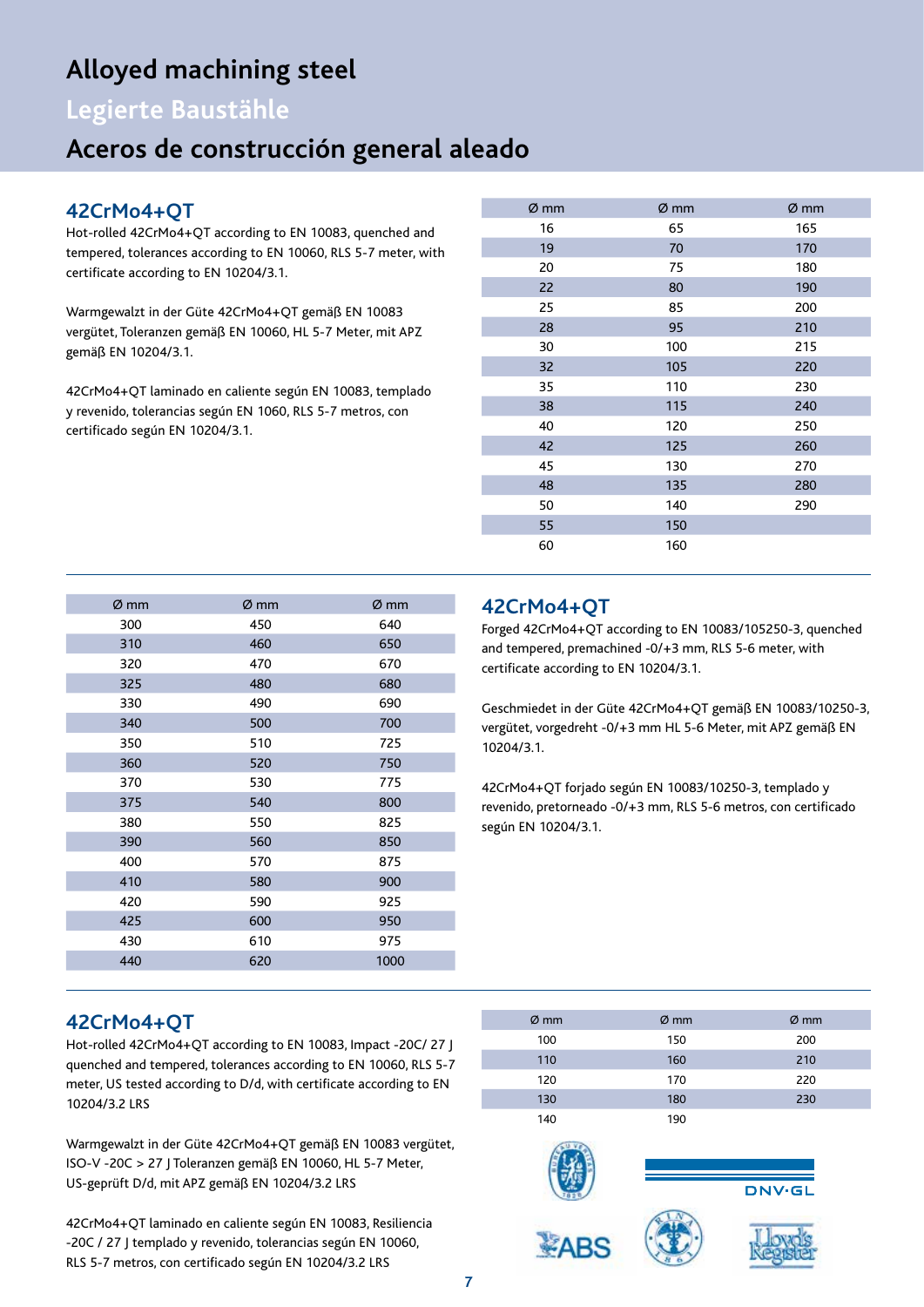# **Unalloyed structural steel with 3.2 LRS classification**

**Unlegierter Baustahl mit Abnahme 3.2 LRS**

# **Aceros de construcción no aleado con clasificación 3.2 LRS**

### **S355 J2G3+N**

Hot-rolled S355J2G3+N according to EN 10025, normalised, tolerances according to EN 10060, RLS 5-6 meter, with certificate according to EN 10204/3.2 LRS.

Warmgewalzt in der Güte S355J2G3+N gemäß EN 10025 normalisiert, Toleranzen gemäß EN 10060, HL 5-6 Meter, mit APZ gemäß EN 10204/3.2 LRS.

S355J2G3+N laminado en caliente según EN 10025, normalizado, tolerancias según EN 10060, RLS 5-6 metros, con certificado según EN 3,2/3.1 LRS.

| $\varnothing$ mm | $\varnothing$ mm | Ø mm   |
|------------------|------------------|--------|
| 25               | 100              | 200*   |
| 30               | 110              | $210*$ |
| 35               | 120              | 220*   |
| 40               | 125              | 230*   |
| 45               | $130*$           | 240*   |
| 50               | $135*$           | 250*   |
| 60               | $140*$           | 260*   |
| 65               | $150*$           | 270*   |
| 70               | $160*$           | 280*   |
| 75               | $170*$           | 290*   |
| 80               | 180*             |        |
| 90               | 190*             |        |

LRS = Lloyd's Register of Shipping

\* HL 10 - 12 Meter / RLS 10 - 12 meter / 10 - 12 metros

| $\varnothing$ mm | $\varnothing$ mm | $\varnothing$ mm |
|------------------|------------------|------------------|
| 300              | 420              | 540              |
| 310              | 430              | 550              |
| 320              | 440              | 560              |
| 330              | 450              | 570              |
| 340              | 460              | 580              |
| 350              | 470              | 590              |
| 360              | 480              | 600              |
| 370              | 490              | 610              |
| 380              | 500              | 620              |
| 390              | 510              | 630              |
| 400              | 520              | 640              |
| 410              | 530              | 650              |

### **S355 J2G3+N**

Forged S355J2G3+N according to EN 10025/10250-2 normalised, premachined -0/+3 mm, RLS 5-6 meter, US Tested according to SEP 1921 Cl 3 C/c, with certificate according to EN 10204/3.2 LRS

Geschmiedet in der Güte S355J2G3+N gemäß EN 10025/10250-2 normalisiert, vorgedreht -0+/3 mm, HL 5-6 Meter, USgeprüft gemäß SEP 1921 Kl 3 Gr C/c, mit APZ gemäß EN 10204/3.2 LRS

S355J2G3+N forjado según EN 10025/10250-2, normalizado, pretorneado -0/+3 mm, RLS 5-6 metros, aprobado en EE.UU. según SEP 1921 Cl 3 C/c, con certificado según EN 10204/3.2 LRS



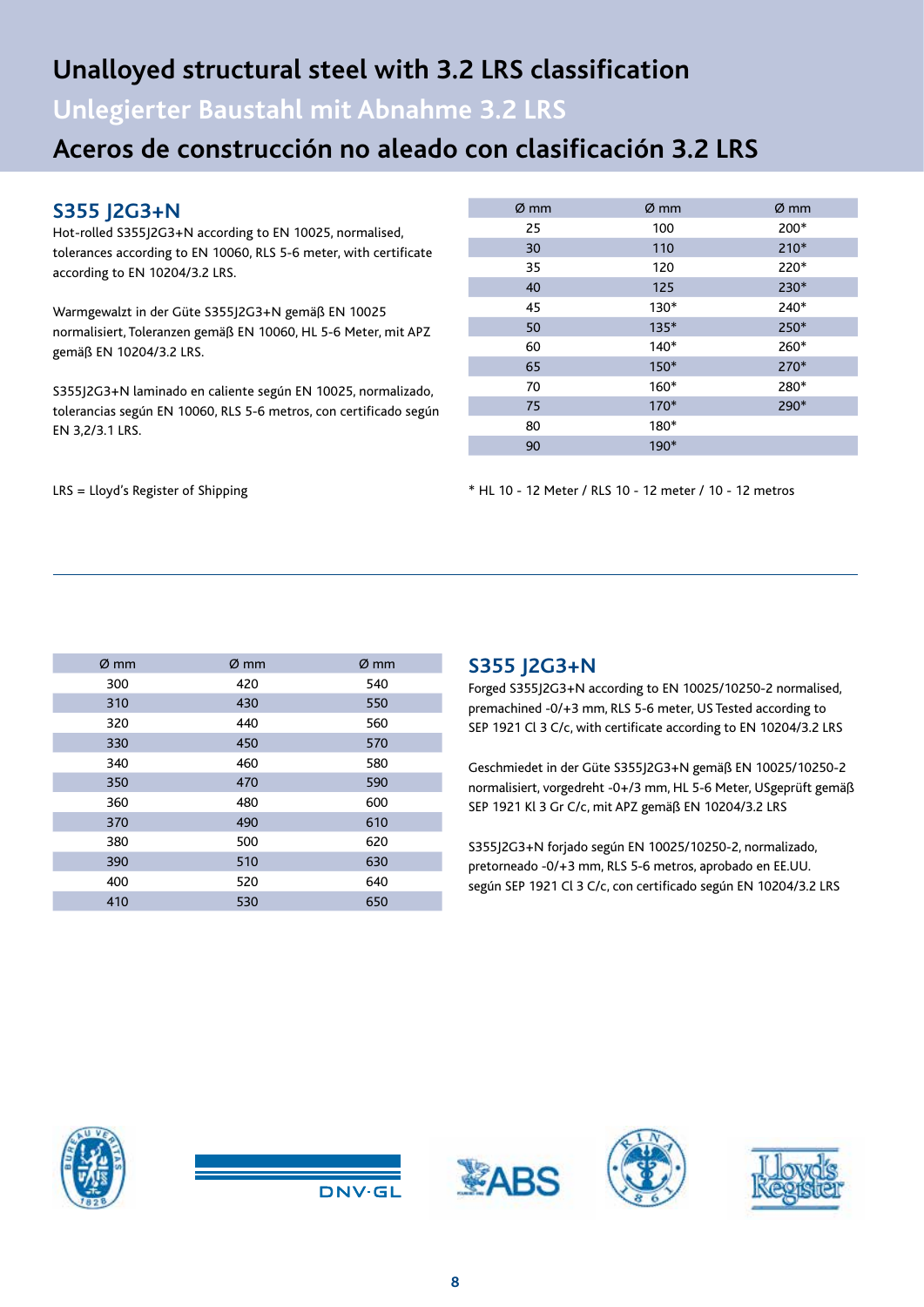# **Unalloyed structural steel**

# **Unlegierter Baustahl**

# **Aceros de construcción general no aleado**

### **S355 J0/S355 J2AR**

Hot-rolled S355J0 and S355J2AR respectively according to EN 10025, untreated, tolerances according to En 10060, RLS 5-7 meter, with certificate according to EN 10204/3.1.

Warmgewalzt in der Güte S355J0, bzw S355J2AR gemäß EN 10025 unbehandelt, Toleranzen gemäß EN 10060, HL 5-7 Meter, mit APZ gemäß EN 10204/3.1.

S355J0, y S355J2AR laminados en caliente según EN 10025, sin tratar, tolerancias según EN 10060, RLS 5-7 metros, con certificado según EN 10204/3.1.

- \* Also available in flat and square bars
- \* Auch verfügbar in Vierkant und Flach
- \* También disponible en barras cuadradas y pletinas

| Ø mm | Ø mm | Ø mm |
|------|------|------|
| 16   | 65   | 155  |
| 20   | 70   | 160  |
| 22   | 75   | 165  |
| 24   | 80   | 170  |
| 25   | 85   | 180  |
| 28   | 90   | 185  |
| 30   | 95   | 190  |
| 32   | 100  | 200  |
| 35   | 105  | 210  |
| 36   | 110  | 220  |
| 38   | 115  | 230  |
| 40   | 120  | 240  |
| 42   | 125  | 250  |
| 45   | 130  | 260  |
| 48   | 135  | 270  |
| 50   | 140  | 280  |
| 55   | 145  | 290  |
| 60   | 150  |      |

| Ø mm | Ø mm | Ø mm |
|------|------|------|
| 300  | 460  | 650  |
| 310  | 470  | 660  |
| 320  | 480  | 680  |
| 325  | 490  | 700  |
| 330  | 500  | 725  |
| 340  | 510  | 750  |
| 350  | 520  | 775  |
| 360  | 530  | 800  |
| 370  | 540  | 825  |
| 375  | 550  | 850  |
| 380  | 560  | 875  |
| 390  | 570  | 900  |
| 400  | 580  | 925  |
| 410  | 590  | 950  |
| 420  | 600  | 975  |
| 430  | 610  | 1000 |
| 440  | 620  |      |
| 450  | 640  |      |

### **S355 J2G3+N**

Forged S355J2G3+N according to EN 10025/10250-2, normalized, premachined -0/+3 mm, RLS 5-6 meter, US Tested according to SEP 1921 Cl 3 C/c, with certificate according to EN 10204/3.1.

Geschmiedet in der Güte S355J2G3+N gemäß EN 10025/10250-2 normalisiert, vorgedreht -0+/3 mm, HL 5-6 Meter, USgeprüft gemäß SEP 1921 Cl3 Gr C/c, mit APZ gemäß EN 10204/3.1

S355J2G3+N forjado según EN 10025/10250-2, normalizado, pretorneado -0/+3 mm, RLS 5-6 metros, probado en EE.UU. según SEP 1921 Cl 3 C/c, con certificado según EN 10204/3.1.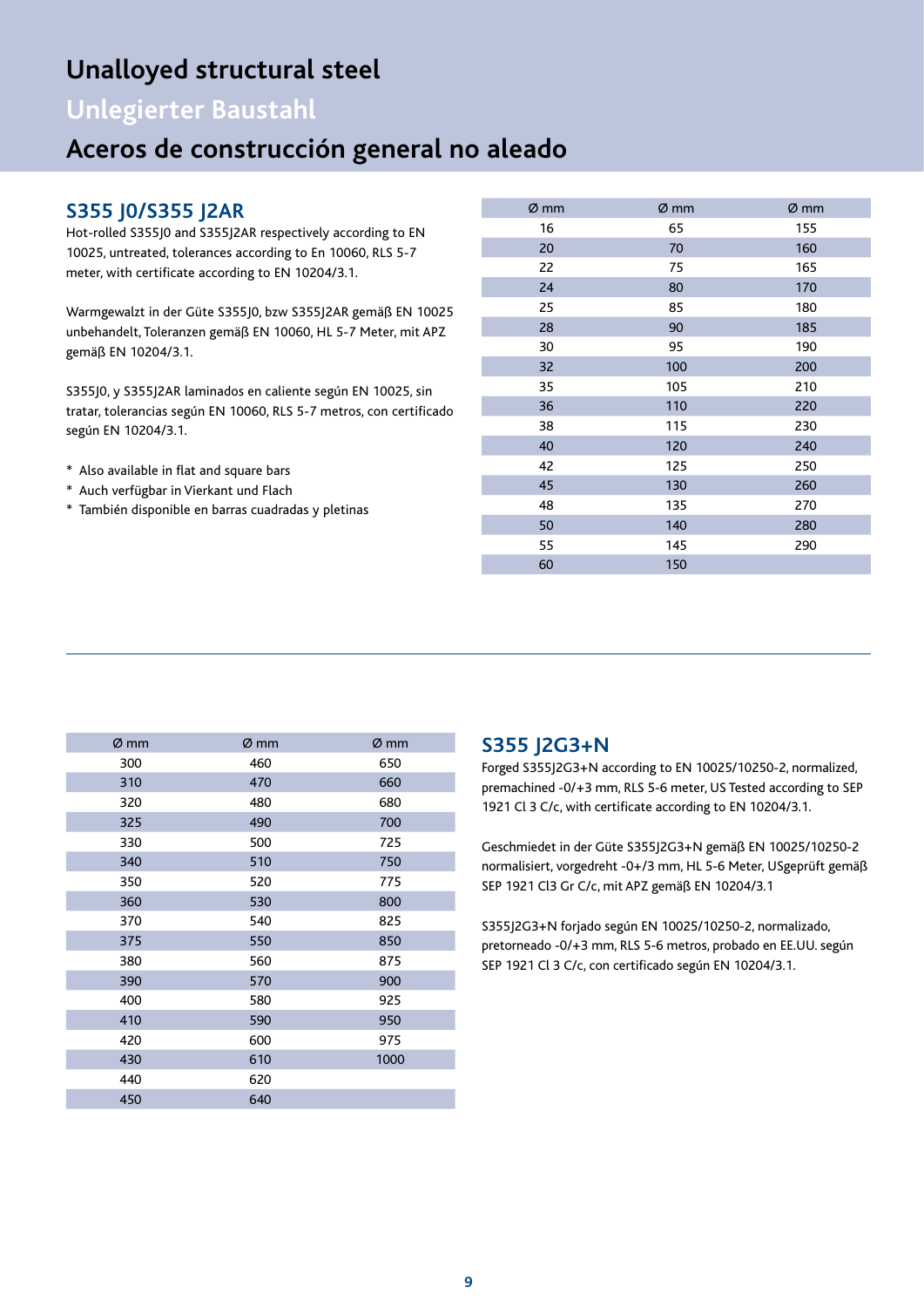# **Unalloyed machinery steel**

**Unlegierter Vergütungsstahl**

# **Aceros al carbono no aleado**

### **C45**

Hot-rolled C45(E) according to EN 10083, tolerances according to EN 10060, RLS 5-6 meter, with certificate according to EN 10204/3.1.

Warmgewalzt in der Güte C45(E) gemäß EN 10083 Toleranzen gemäß EN 10060, HL 5-6 Meter, mit APZ gemäß EN 10204/3.1.

C45(E) laminado en caliente según EN 10083, tolerancias según EN 10060, RLS 5-6 metros, con certificado según EN 10204/3.1.

- \* C45 also available in square and flat bars
- \* Auch verfügbar in Vierkant und Flach
- \* También disponible en barras cuadradas y pletinas

| Ø mm | Ø mm | Ø mm |
|------|------|------|
| 16   | 70   | 155  |
| 19   | 75   | 160  |
| 20   | 80   | 165  |
| 22   | 85   | 170  |
| 25   | 90   | 180  |
| 28   | 95   | 190  |
| 30   | 100  | 200  |
| 32   | 105  | 210  |
| 35   | 110  | 220  |
| 38   | 115  | 230  |
| 40   | 120  | 240  |
| 42   | 125  | 250  |
| 45   | 130  | 260  |
| 50   | 135  | 270  |
| 55   | 140  | 280  |
| 60   | 145  | 290  |
| 65   | 150  |      |

| Ø mm | Ø mm | Ø mm |
|------|------|------|
| 210* | 380  | 530  |
| 220* | 390  | 540  |
| 230* | 400  | 550  |
| 240* | 410  | 560  |
| 250* | 420  | 570  |
| 260* | 425  | 580  |
| 270* | 430  | 590  |
| 280* | 440  | 600  |
| 290* | 450  | 625  |
| 300  | 460  | 650  |
| 310  | 470  | 670  |
| 320  | 475  | 700  |
| 330  | 480  | 725  |
| 340  | 490  | 750  |
| 350  | 500  | 785  |
| 360  | 510  | 800  |
|      |      | 825  |

\* hot-rolled / warmgewalzt / laminado

### **C45+N**

Forged C45 (E)+N according to EN 10083/10250-2, normalised, premachined -0/+3 mm, RLS 4-6 metres, US tested according to SEP 1921 Gr3, Cl C/c, with certificiate according to EN 10204/3.1.

Geschmiedet in der Güte C45(E)+N gemäß EN 10083/10250-2, normalisiert, vorgedreht -0/+3 mm, HL 4-6 Meter, US-geprüft gemäß SEP 1921 Gr 3/ Cl C/c, mit APZ gemäß EN 10204/3.1.

C45 (E)+N forjado según EN 10083/10250-2, normalizado, pretorneado -0/+3 mm, RLS 4-6 metros, aprobado en EE.UU. según SEP 1921 Gr 3, CI C/c, con certificado según EN 10204/3.1.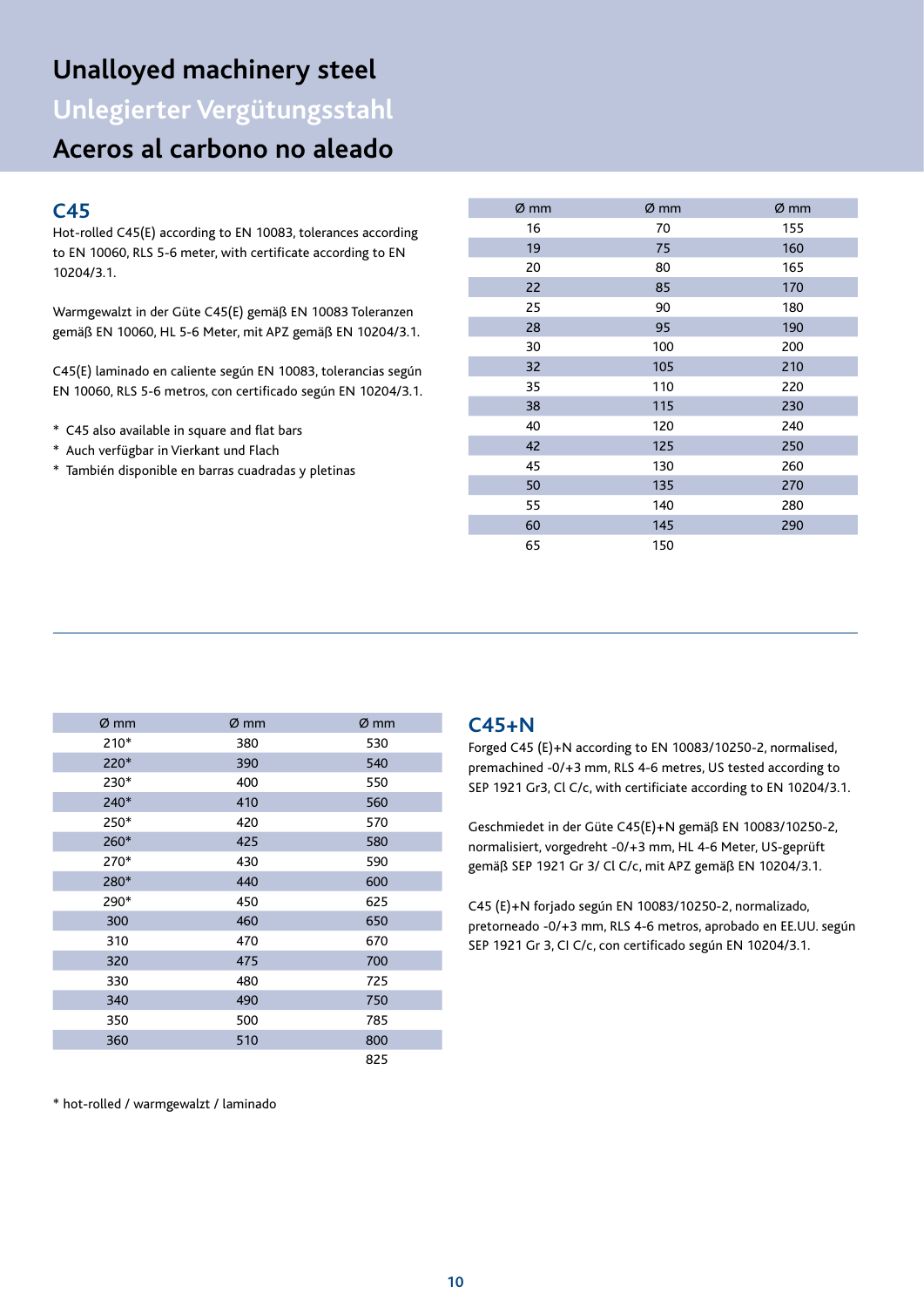# **Unalloyed machinery steel with 3.2 LRS classification**

**Unlegierter Vergütungsstahl mit Abnahme 3.2 LRS Aceros al carbono no aleado con clasificación 3.2 LRS**

### **C45+N**

Hot-rolled C45(E)+N according to EN 10083 normalized, tolerances according to EN 10060, RLS 5-6 meter, US tested according to SEP 1921 Cl 3, Gr C/c, with certificate according to EN 10204/3.2. LRS.

Warmgewalzt in der Güte C45(E)+N gemäß EN 10083 normalisiert, Toleranzen gemäß EN10060 HL 5-6 Meter, mit APZ gemäß EN 10204/3.2 LRS

C45(E)+N laminado en caliente según EN 10083, normalizado, tolerancias según EN 10060, RLS 5-6 metros, aprobado en EE.UU. según SEP 1921 CI 3, Gr C/c, con certificado según EN 10204/3.2. LRS.

LRS = Lloyd's Register of Shipping

| $Ø$ mm | $Ø$ mm | $Ø$ mm |
|--------|--------|--------|
| 40     | 125    | 250*   |
| 50     | 130    | 260*   |
| 55     | $135*$ | 270*   |
| 60     | $140*$ | 280*   |
| 65     | 150*   | 290*   |
| 70     | $160*$ | 300**  |
| 75     | 170*   | 325**  |
| 80     | 180*   | 350**  |
| 85     | 190*   | 400**  |
| 90     | 200*   | 425 ** |
| 95     | $210*$ | 450**  |
| 100    | 220*   | 500**  |
| 110    | 230*   |        |
| 120    | 240*   |        |
|        |        |        |

\* HL 10 - 12 Meter / RLS 10 - 12 meter / 10 - 12 metros

\*\* Forged / geschmiedet / forjado



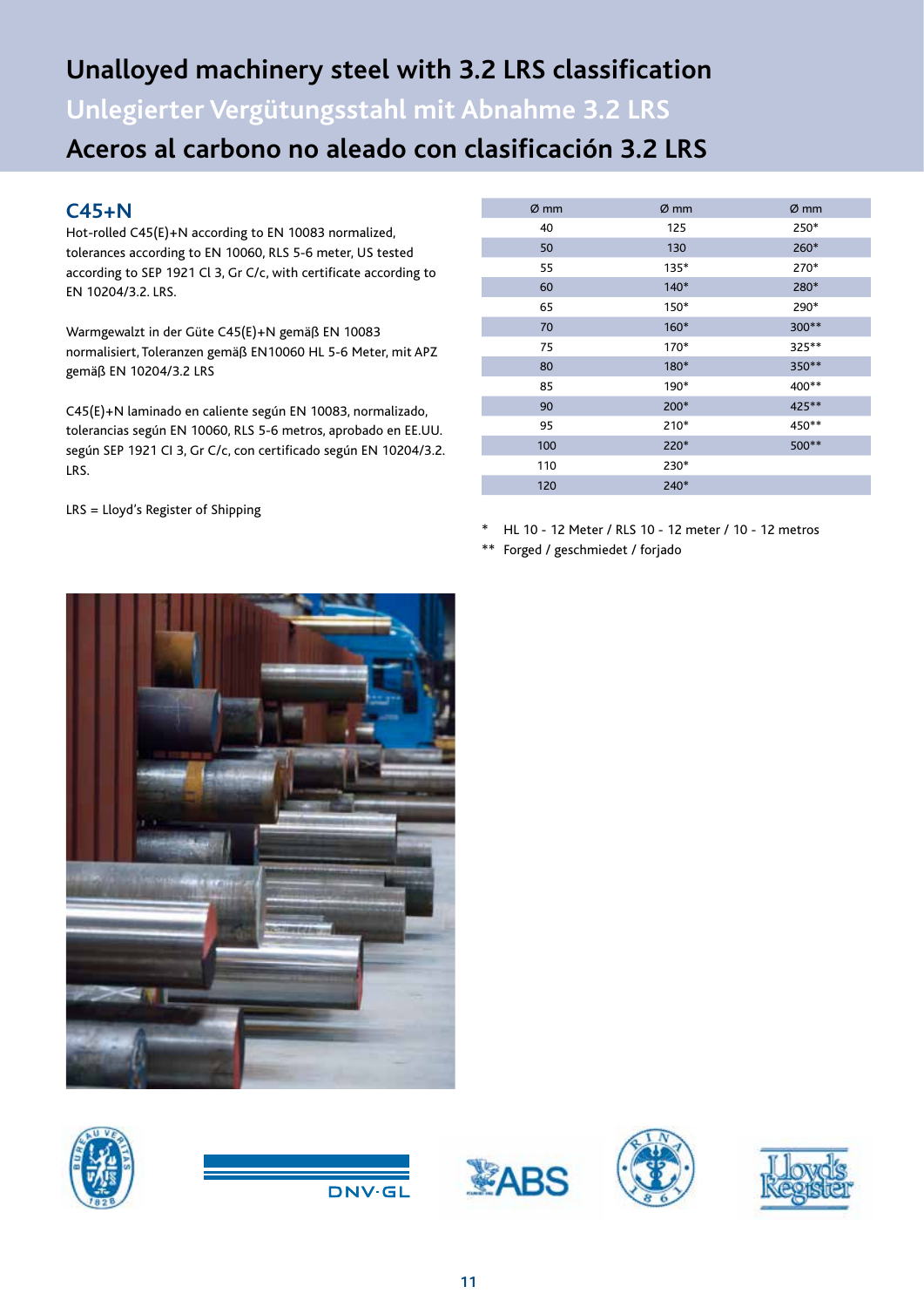# **Unalloyed machinery steel grade C60**

**Unlegierter Vergütungsstahl C60**

# **Aceros al carbono no aleado grado C60**

### **C60**

Hot-rolled C60(E) according to EN 10083, tolerances according to EN 10060, RLS 5-6 meter, with certificate according to EN 10204/3.1.

Warmgewalzt in der Güte C60(E) gemäß EN 10083 Toleranzen gemäß EN 10060, HL 5-6 Meter, mit APZ gemäß EN 10204/3.1.

C60(E) laminado en caliente según EN 10083, tolerancias según EN 10060, RLS 5-6 metros, con certificado según EN 10204/3.1.

| Ø mm | Ø mm | Ø mm |
|------|------|------|
| 16   | 80   | 160  |
| 20   | 85   | 170  |
| 25   | 90   | 180  |
| 30   | 95   | 190  |
| 32   | 100  | 200  |
| 35   | 105  | 210  |
| 38   | 110  | 220  |
| 40   | 115  | 230  |
| 45   | 120  | 240  |
| 50   | 125  | 250  |
| 55   | 130  | 260  |
| 60   | 135  | 270  |
| 65   | 140  | 280  |
| 70   | 145  | 290  |
| 75   | 150  |      |

| $Ø$ mm | $\varnothing$ mm | $Ø$ mm |
|--------|------------------|--------|
| 300    | 390              | 500    |
| 310    | 400              | 510    |
| 320    | 410              | 530    |
| 330    | 420              | 550    |
| 340    | 430              | 570    |
| 350    | 440              | 580    |
| 360    | 450              | 600    |
| 370    | 460              |        |
| 380    | 475              |        |

### **C60+N**

Forged C60 (E)+N according to EN 10083/10250-2, normalized, premachined -0/+3 mm, RLS 4-6 metres, US tested according to SEP 1921 Gr3, Cl C/c, with certificate according to EN 10204/3.1.

Geschmiedet in der Güte C60(E)+N gemäß EN 10083/10250-2, normalisiert, vorgedreht -0/+3 mm, HL 4-6 Meter, US-geprüft gemäß SEP 1921 Gr 3, Kl C/c, mit APZ gemäß EN 10204/3.1.

C60 (E)+N forjado según EN 10083/10250-2, normalizado, pretorneado -0/+3 mm, RLS 4-6 metros, aprobado en EE.UU. según SEP 1921 Gr 3, CI C/c, con certificado según EN 10204/3.1.

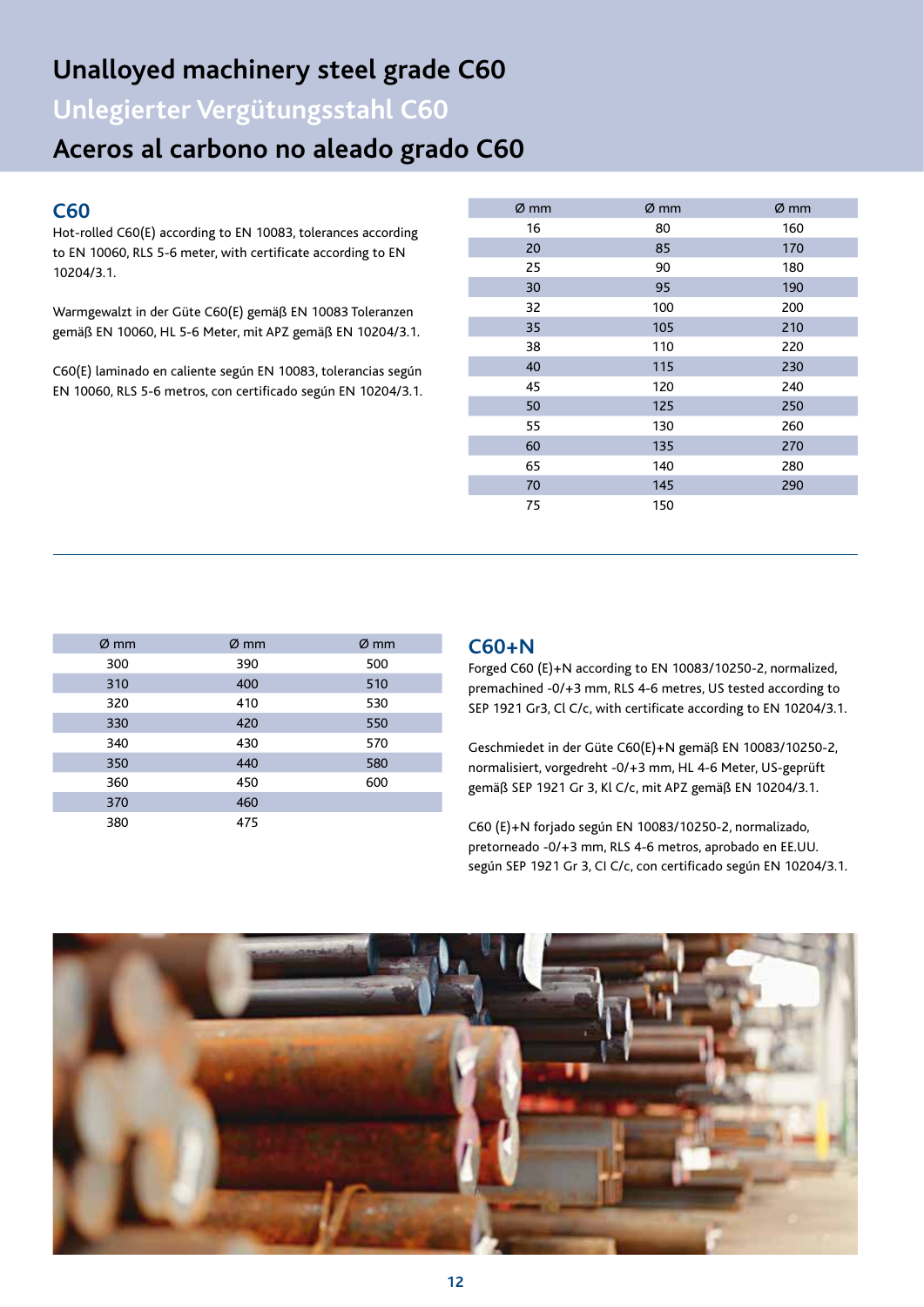# **Unalloyed heat resistant steel**

**Unlegierter warmfeste Stahl**

# **Aceros resistentes al calor**

### **P250GH+N**

Hot-rolled P250GH+N according to EN 10273, normalised, tolerances according to EN 10060, RLS 5-6 meter, with certificate according to EN 10204/3.1.

Warmgewalzt in der Güte P250GH+N gemäß EN 10273 normalisiert, Toleranzen gemäß EN 10060, HL 5-6 Meter, mit APZ gemäß EN 10204/3.1.

P250GH+N laminado en caliente según EN 10273, normalizado, tolerancias según EN 10060, RLS 5-6 metros, con certificado según EN 10204/3.1.

| $Ø$ mm | $Ø$ mm |
|--------|--------|
| 95     | 180    |
| 100    | 190    |
| 110    | 200    |
| 120    | 210    |
| 125    | 220    |
| 130    | 230    |
| 140    | 240    |
| 150    | 250    |
| 155    | 260    |
| 160    | 270    |
| 165    | 275    |
| 170    | 280    |
| 175    | 290    |
|        |        |

| Ø mm | Ø mm | Ø mm |
|------|------|------|
| 160  | 320  | 465  |
| 170  | 330  | 480  |
| 180  | 340  | 485  |
| 190  | 350  | 500  |
| 200  | 360  | 525  |
| 210  | 370  | 550  |
| 220  | 380  | 580  |
| 230  | 390  | 600  |
| 240  | 400  | 625  |
| 250  | 410  | 650  |
| 260  | 420  | 675  |
| 270  | 425  | 700  |
| 280  | 430  | 750  |
| 290  | 445  | 800  |
| 300  | 450  |      |
| 310  | 460  |      |

### **P250GH+N**

Forged P250GH+N according to EN 10273, normalised, Premachined -0/+3 mm, RLS 5-6 meter, US Tested according to SEP 1921 Cl 3 C/c, with certificate according to EN 10204/3.1

Geschmiedet in der Güte P250GH+N gemäß EN 10273 normalisiert, vorgedreht -0/+3 mm, HL 5-6 Meter, US-geprüft gemäß SEP 1921 Kl 3 Gr C/c, mit APZ gemäß EN 10204/3.1

P250GH+N forjado según EN 10273, normalizado, pretorneadi -0/+3 mm, RLS 5-6 metros, aprobado en EE.UU. según SEP 1921 Cl C/c, con certificado según EN 10204/3.1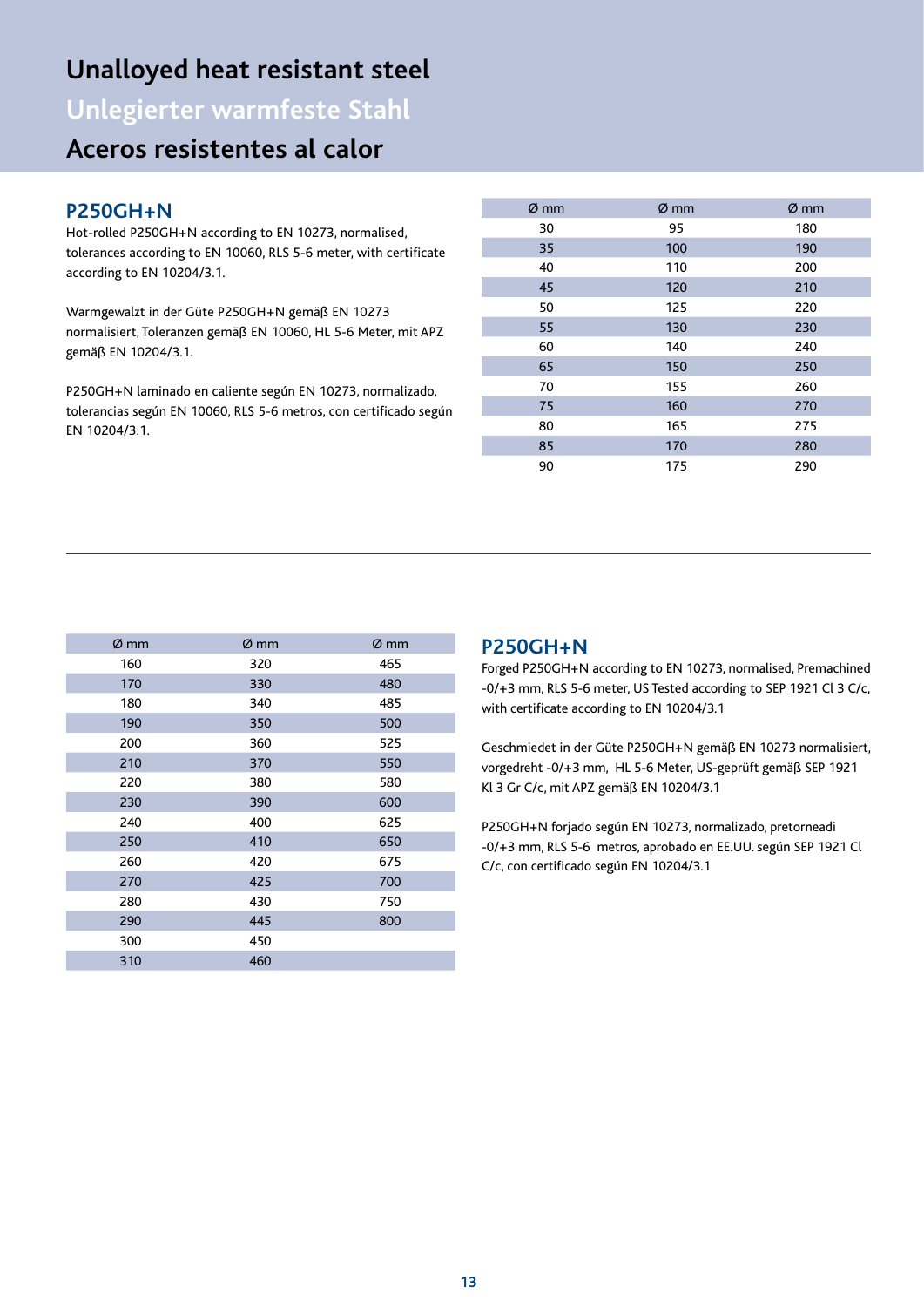# **Unalloyed heat resistant steel**

**Unlegierter warmfeste Stahl**

# **Aceros resistentes al calor**

### **P355QH1 / TSTE355+QT**

Hot-rolled P355QH1 / TSTE355+QT according to EN10222-4 and DIN17103, quenched and tempered, tolerance according to EN10060, with certificate EN10204/3.1

Warmgewalzt in der Güte P355QH1 / TSTE355+QT gemäß EN10222-4 und DIN17103, vergütet, Toleranzen gemäß EN10060 mit APZ gemäß EN10204/3.1

P355QH1 / TSTE355+QT laminado en caliente según EN10222-4 y DIN17103, templado y revenido, tolerancias según EN10060, con certificado según 10204/3.1

| $\varnothing$ mm | $\varnothing$ mm | $\varnothing$ mm |
|------------------|------------------|------------------|
| 60               | 130              | 190              |
| 80               | 140              | 200              |
| 90               | 150              | 220              |
| 100              | 160              | 230              |
| 110              | 170              | 250              |
| 120              | 180              | 300              |

| $Ø$ mm | $\varnothing$ mm | $Ø$ mm |
|--------|------------------|--------|
| 160    | 325              | 592    |
| 170    | 350              | 600    |
| 180    | 360              | 627    |
| 190    | 375              | 650    |
| 200    | 400              | 700    |
| 210    | 425              | 725    |
| 225    | 450              | 750    |
| 250    | 475              | 775    |
| 275    | 500              | 800    |
| 280    | 525              |        |
| 300    | 552              |        |

### **P355QH1 / TSTE355+QT**

Forged P355QH1 / TSTE355+QT according to EN10222-4 and DIN17103, quenched and tempered, premachined -/+ 3 mm, with certificate EN10204/3.1

Geschmiedet in der Güte P355QH1 / TSTE355+QT gemäß EN10222-4 und DIN17103, vergütet, vorgedreht -/+ 3 mm, met APZ gemäß EN10204/3.1

P355QH1 / TSTE355+QT forjado según EN10222-4 y DIN17103, templado y revenido, pretorneado -/+ 3 mm, con certificado según EN10204/3.1

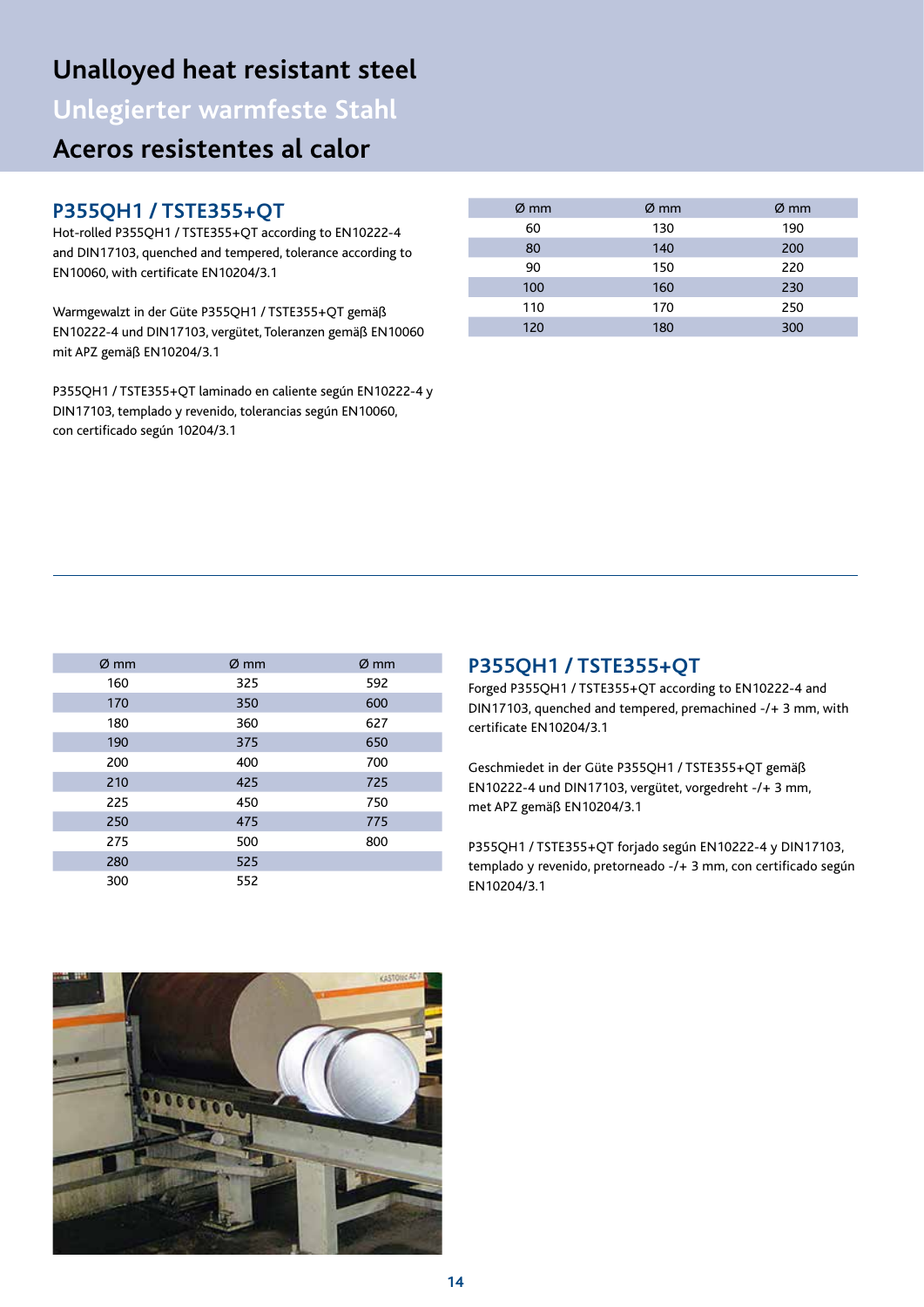# **Alloyed case-hardened steel**

**Legierte Einsatzstähle**

# **Aceros de cementación aleado**

# **16MnCr5+A**

Hot-rolled, resp forged 16MnCr5A according to EN 10084, annealed, tolerances according to EN 10060, resp premachined, RLS 5-6 meter, with certificate according to EN 10204/3.1.

Warmgewalzt. Bzw geschmiedet in der Güte 16MnCr5A gemäß EN 10084 geglüht, Toleranzen gemäß EN 10060, bzw uberdreht HL 5-6 Meter, mit APZ gemäß EN 10204/3.1.

16MnCr5A laminado en caliente resp forjado según EN 10084, recocido, tolerancias según EN 10060, Resp premaquinado RLS 5-6 metros, con certificado según EN 10204/3.1.

| $\varnothing$ mm | $\varnothing$ mm | $\varnothing$ mm |
|------------------|------------------|------------------|
| 25               | 110              | 260              |
| 30               | 120              | 280              |
| 35               | 130              | 290              |
| 40               | 140              | 300*             |
| 45               | 150              | 310*             |
| 50               | 160              | 320*             |
| 55               | 170              | 330*             |
| 60               | 180              | 340*             |
| 65               | 190              | 360*             |
| 70               | 200              | 370*             |
| 75               | 35s0             | 390*             |
| 80               | 210              | 380*             |
| 85               | 220              | 400*             |
| 90               | 230              | 425*             |
| 100              | 240              | 440*             |

\* forged / geschmiedet / forjado

| Ø mm | $\varnothing$ mm | Ø mm |
|------|------------------|------|
| 16   | 75               | 180  |
| 22   | 80               | 190  |
| 25   | 85               | 200  |
| 28   | 90               | 210  |
| 30   | 95               | 220  |
| 32   | 100              | 230  |
| 35   | 110              | 240  |
| 38   | 115              | 250  |
| 40   | 120              | 260  |
| 45   | 130              | 270  |
| 50   | 140              | 280  |
| 55   | 150              | 300* |
| 60   | 160              | 325* |
| 65   | 170              | 350* |
| 70   |                  |      |

\* forged / geschmiedet / forjado

### **17CrNi6-6**

Hot-rolled, resp forged 17CrNi6-6 according to EN 10084, annealed, tolerances according to EN 10060, resp premachined RLS 5-6 meter, with certificate according to EN 10204/3.1.

Warmgewalzt, bzw geschmiedet in der Güte 17CrNi6-6 gemäß EN 10084 geglüht, Toleranzen gemäß EN 10060, bzw uberdreht, HL 5-6 Meter, mit APZ gemäß EN 10204/3.1.

17CrNi6-6 laminado en caliente resp forjado según EN 10084, recocido, tolerancias según EN 10060, Resp premaquinado RLS 5-6 metros, con certificado según EN 10204/3.1.

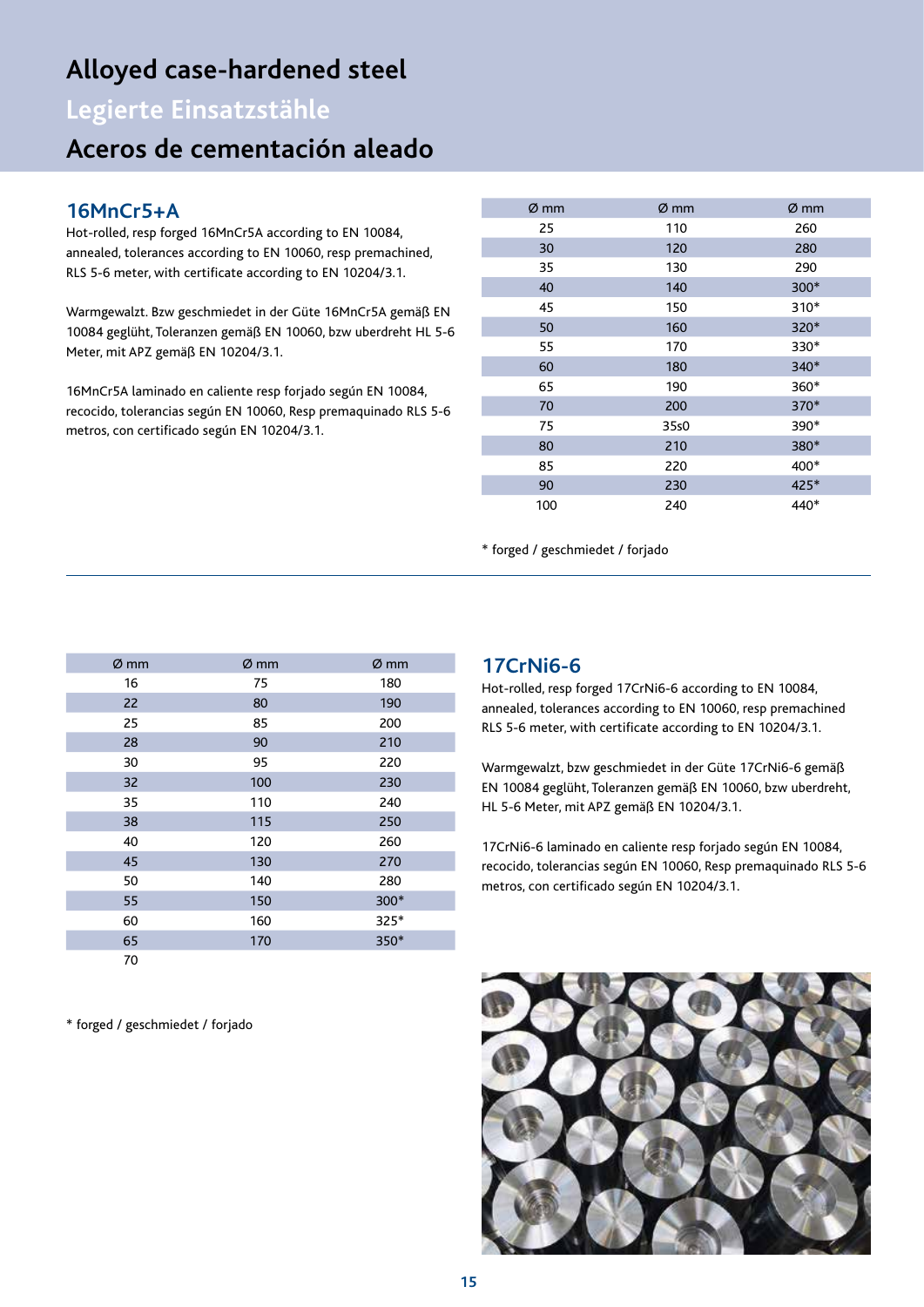# **Tool steel**

# **Werkzeugstahl**

# **Aceros para herramientas**

|                                 | <b>DIN</b>         | <b>AISI</b>     | <b>GERMAN/ ALEMÁN</b> |
|---------------------------------|--------------------|-----------------|-----------------------|
|                                 |                    |                 | <b>W. NO.</b>         |
| High Speed Steels               | $S$ 10-4-3-10      |                 | 1.3207                |
| Schnellstahl                    | $S6-5-2$           | M <sub>2</sub>  | 1.3343                |
| Aceros rápidos                  | $S6-5-3$           | M <sub>3</sub>  | 1.3344                |
| <b>Hot Work Steels</b>          | X 40 Cr Mo V 5 1   | H <sub>13</sub> | 1.2344                |
| Warmarbeitsstähle               | X 32 Cr Mo V 3 3   | H <sub>10</sub> | 1.2365                |
| Aceros para trabajo en caliente | X 37 Cr Mo W 5 1   | H 12            | 1.2606                |
|                                 |                    |                 | 1.2714                |
| Cold Work Steels                | X 210 Cr 12        | D <sub>3</sub>  | 1.2080                |
| Kaltarbeitsstähle               | X 155 Cr V Mo 12 1 | D <sub>2</sub>  | 1.2379                |
| Aceros para trabajo en frío     | X 210 Cr W 12      | D <sub>6</sub>  | 1.2436                |
|                                 | 90 Mn Cr V 8       | 02              | 1.2842                |
|                                 | 50 Ni Cr 13        | $\blacksquare$  | 1.2721                |
|                                 | X 450 Ni Cr Mo 4   |                 | 1.2767                |
| <b>Mould Steels</b>             | X 42 Cr 13         | 420             | 1.2083                |
| Formstahle                      | 21 Mn Cr 5         |                 | 1.2162                |
| Aceros para moldes              | 40 Cr Mn Mo 7      | <b>P20</b>      | 1.2311                |
|                                 | 40 Cr Mn Mo S 86   |                 | 1.2312                |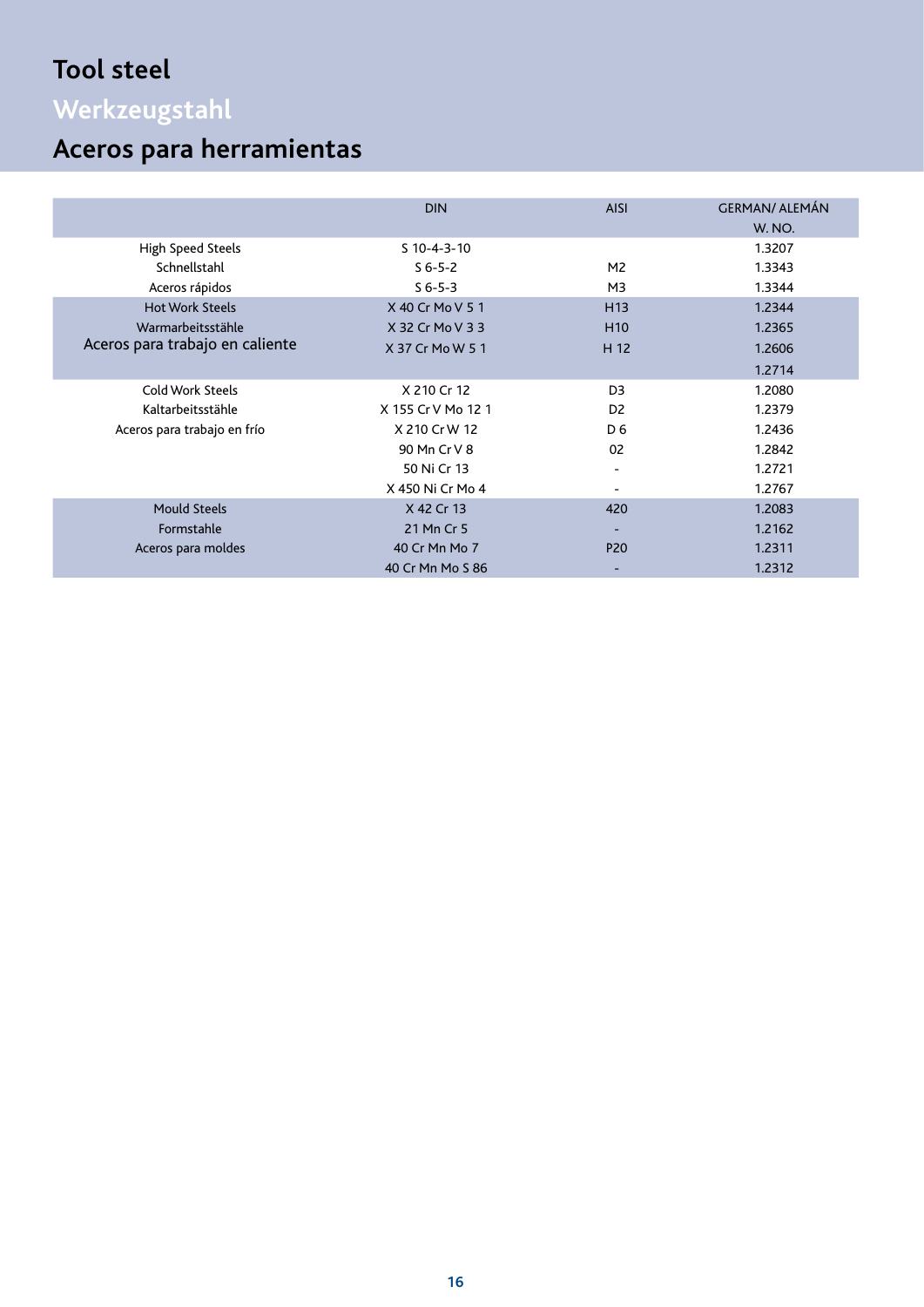# **Range for the machining industry**

**Sortiment für die Zerspanende Metallverarbeitung Gama para la industria de mecanización/decoletaje** 

### **Bright steel**

- Alloyed and unalloyed steel
- (Lead alloy) free-cutting steel
- Bars: round, square, hexagonal and flat
- Ground bar material

### **Stainless steel**

- 1.4301, 1.4305, 1.4404, 1.4104, 1.4057, 1.4418, 1.4462, 1.4122 and 1.4542
- Round, square, hexagonal and Flat bars
- Bright, rolled and forged

### **Aluminium**

- 2007 (AlCuMgPb)
- 2011 (AlCuBiPb)
- 6082 (AlMgSi1)
- 6262 (AlMgSiPb)
- 7075 (AlZnMgCu1,5)
- 5083 (AlMgSi1)
- Thick-walled pipes Round, square, hexagonal and flat bars, profiles, tubes & plates

### **MechanicalTubes**

- seamless 20MnV6/E470
- seamless S355J2H / P355N / E355N

### **Blankstahl**

- Legierter und unlegierter Stahl
- (Bleilegierter) Automatenstahl
- Runde, viereckige, sechseckige und flache Stäbe
- Geschliffenes Stabstahl

### **Edelstahl**

- 1.4301, 1.4305, 1.4404, 1.4104, 1.4057, 1.4418, 1.4462, 1.4122 und 1.4542
- Runde, viereckige, sechseckige und flache Stäbe
- Blank, gewalzt und geschmiedet

### **Aluminiumstäbe**

- 2007 (AlCuMgPb)
- 2011 (AlCuBiPb)
- 6082 (AlMgSi1)
- 6262 (AlMgSiPb)
- 7075 (AlZnMgCu1,5)
- 5083 (AlMgSi1)
- Rund, Vierkant, Sechskant, Dicke Platten

### **Nahtlose Stahlrohre**

- Maschinenrohre 20MnV6/E470
- Nahtlos S355J2H / P355N / E355N

### **Aceros calibrados**

- Acero aleado y no aleado
- Acero de fácil mecanización (aleado con plomo)
- Barra redonda, cuadrada, hexagonal y pletina
- Material para calibrar

### **Aceros inoxidables**

- 1.4301, 1.4305, 1.4404, 1.4104, 1.4057, 1.4418, 1.4462, 1.4122 y 1.4542
- Barra redonda, cuadrada, hexagonal y pletina
- Calibrado, laminado y forjado

### **Barras de aluminio**

- 2007 (AlCuMgPb)
- 2011 (AlCuBiPb)
- 6082 (AlMgSi1)
- 6262 (AlMgSiPb
- 7075 (AlZnMgCu1,5)
- 5083 (AlMgSi1)
- Tubos con pared gruesa, barras redondas, cuadradas, hexagonales, pletinas, planchas, perfile

### **Tubos de acero al carbono sin soldadura**

- Tubos mecánicos E470
- S355J2H / P355N / E355N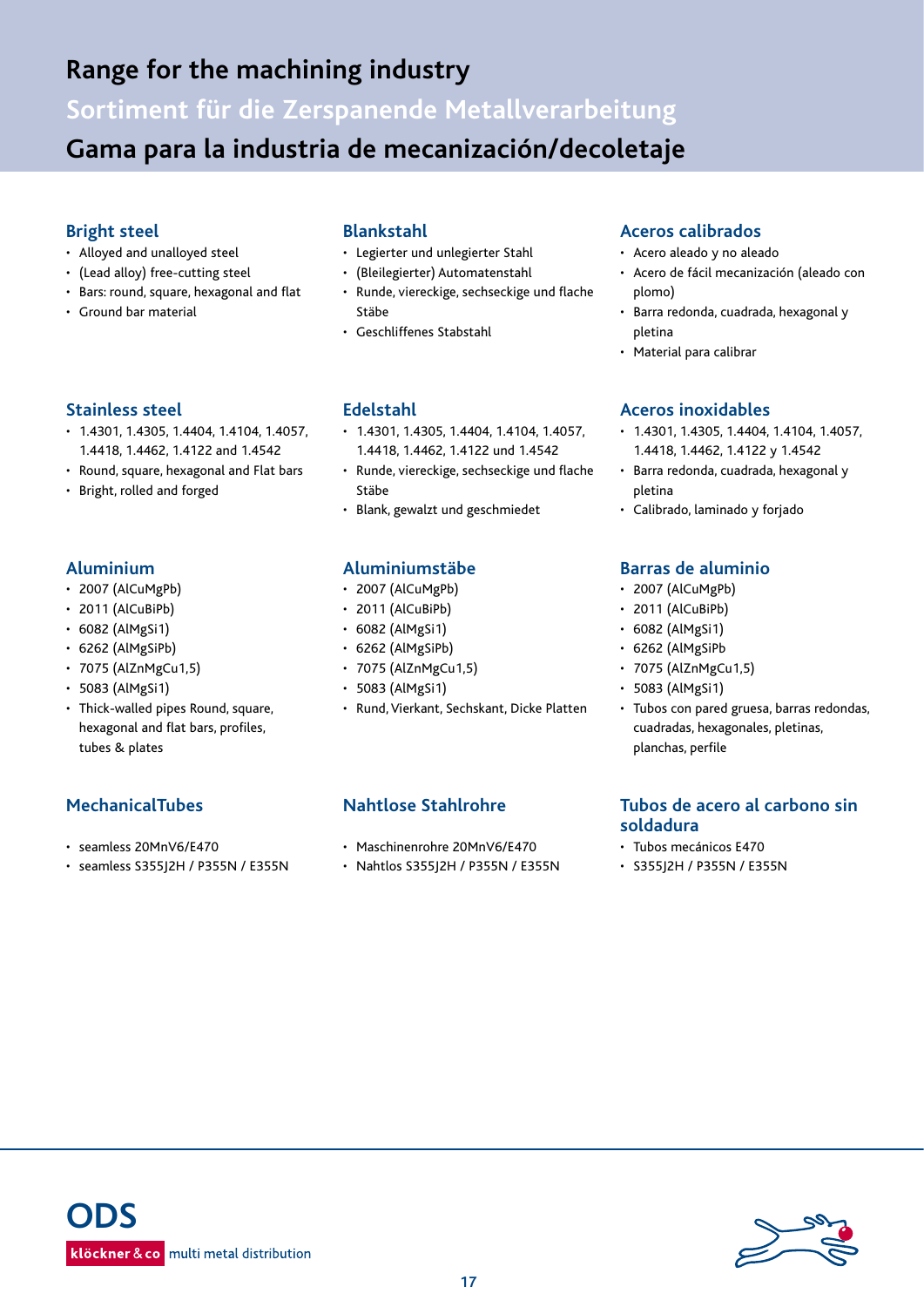| Notes:        |
|---------------|
| Notizen:      |
| <b>Notas:</b> |
|               |
|               |
|               |
|               |
|               |
|               |
|               |
|               |
|               |
|               |
|               |
|               |
|               |
|               |
|               |
|               |
|               |
|               |
|               |
|               |
|               |
|               |
|               |
|               |
|               |